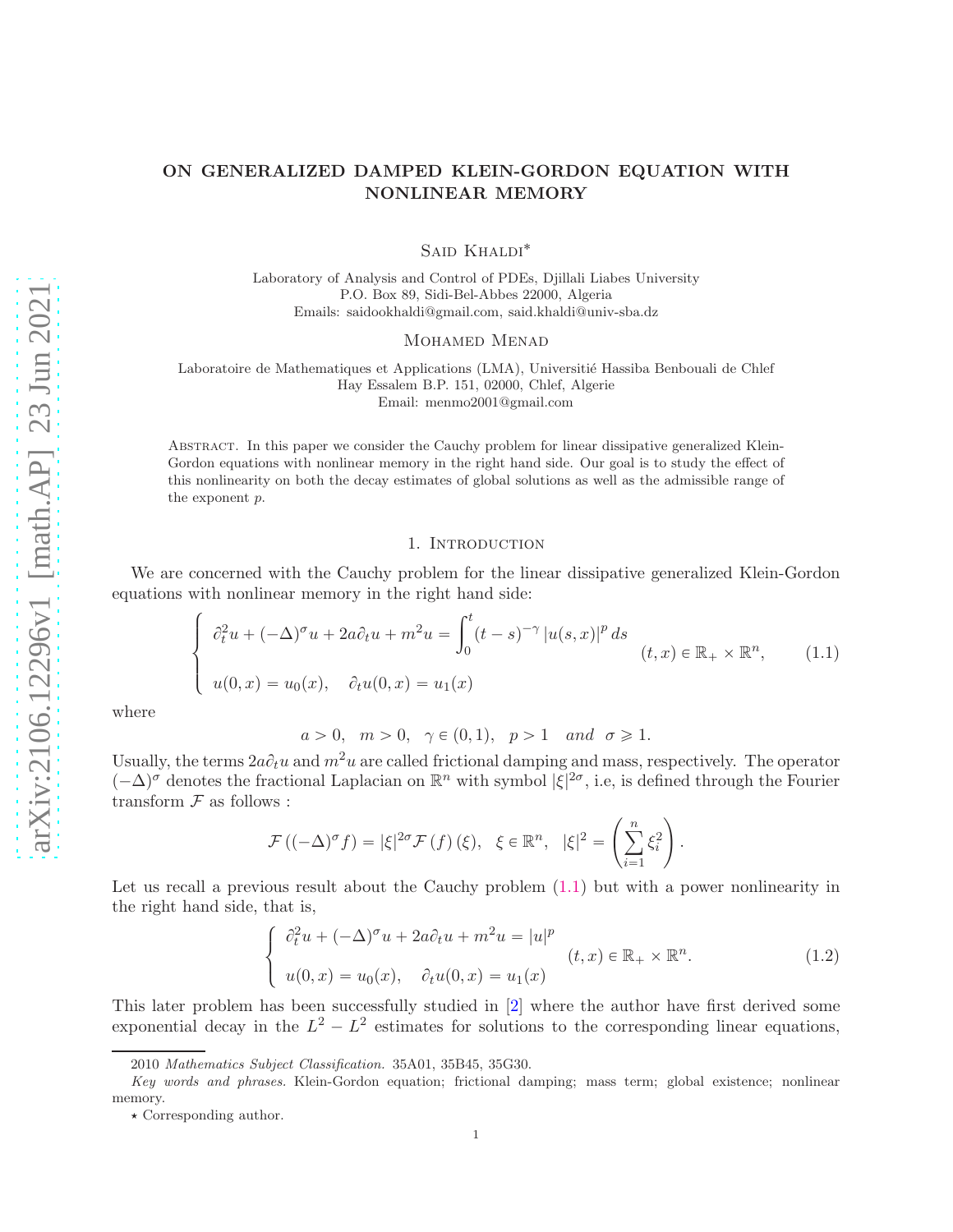namely,

 $\parallel$ 

<span id="page-1-0"></span>
$$
\begin{cases}\n\partial_t^2 u + (-\Delta)^\sigma u + 2a \partial_t u + m^2 u = 0 \\
u(0, x) = u_0(x), \quad \partial_t u(0, x) = u_1(x)\n\end{cases} \tag{1.3}
$$

and then proved the global (in time) existence of small data solution for any exponent  $p$  satisfies:

$$
1 < p \leqslant \frac{n}{n - 2\sigma} \quad \text{if} \quad n > 2\sigma.
$$

He obtained the same exponential decay estimates as those of  $(1.3)$ . So the fact that power nonlinearity does not influence the decay estimates of solution to the semi-linear Cauchy problem is well known from this study  $[2]$  and other in references  $[4]$ ,  $[5]$ ,  $[6]$ .

Now for the nonlinear memory (see for instance [\[3\]](#page-4-1)) the situation is completely different, there appears some loss of decay for both the solution and related quantities like energy. Moreover, the so-called critical exponent also changes. This influence of a nonlinear memory motivates us to study the interesting Cauchy problem [\(1.3\)](#page-1-0) by putting it in the right hand side.

In this paper we also show a remarkable effect of this nonlinearity on the decay estimates of global solution, in fact, it will be satisfies some polynomial decay instead of exponential decay. Moreover, the exponent p in [\(1.1\)](#page-0-0) will be scaled by the factor  $\frac{1}{\gamma}$  with  $\gamma \in (0, 1)$ .

The present paper is organized as follows : in Section [2](#page-1-1) we recall some important tools such as  $L^2 - L^2$  estimates and integral inequalities. Section [3](#page-2-0) contains the main result of global (in time) existence and its proof which is essentially based the Banach fixed point theorem.

#### 2. preliminaries and tools

<span id="page-1-1"></span>In this section we gather the tools that will be used to prove our result. First we recall the quite important  $L^2 - L^2$  estimates which is proved in [\[2\]](#page-4-0).

**Lemma 2.1.** [\[2,](#page-4-0) Proposition 2.1] *Let*  $a > 0$ ,  $m > 0$  and  $\sigma > 0$  in [\(1.3\)](#page-1-0)*. Then, for any real*  $k \geq 0$ and for any integer  $j \geq 0$ , the solution to [\(1.3\)](#page-1-0) satisfies the following decay estimates:

$$
\partial_t^j u^{lin}(t, \cdot) \|_{H^{2k}} \lesssim e^{-\left(a - \sqrt{\max\{a^2 - m^2, 0\}}\right)t} \left( \|u_0\|_{H^{2k+j\sigma}} + \|u_1\|_{H^{\max\{2k+(j-1)\sigma, 0\}}}\right),\tag{2.1}
$$

Thanks to the exponential decay estimates, one can see here that the approach does not require any additional regularity for the initial data as happened for damped wave equations. So the energy space where the initial data lies is sufficient to get the desired estimates. The following integral inequality is proved in [\[4\]](#page-5-0).

<span id="page-1-2"></span>**Lemma 2.2.** [\[4,](#page-5-0) Lemma 6.3] *Let*  $c > 0$  *and*  $\alpha \in \mathbb{R}$ *. Then it holds* 

$$
\int_0^t e^{-c(t-s)} (1+s)^{-\alpha} ds \lesssim (1+t)^{-\alpha}.
$$

Now, the direct application of Lemma (4.1) in [\[1\]](#page-4-2) and Lemma [2.2](#page-1-2) gives the following result.

<span id="page-1-4"></span>**Lemma 2.3.** *Let*  $c > 0$ ,  $\beta > 0$  *and*  $\gamma \in (0, 1)$ *. Then we have:* 

$$
\int_0^t e^{-c(t-s)} \int_0^\tau (\tau - s)^{-\gamma} (1+s)^{-\beta} ds d\tau \lesssim \begin{cases} (1+t)^{-\gamma} & \text{if } \beta > 1, \\ (1+t)^{1-\gamma-\beta} & \text{if } \beta < 1. \end{cases}
$$

We also need to use the following special case of fractional Gagliardo-Nirenberg inequality. We recall it as follows (see [\[6\]](#page-5-2)).

<span id="page-1-3"></span>**Lemma 2.4.** [\[6,](#page-5-2) Corollary 41] Let  $1 < q < \infty$  and  $\sigma > 0$ . Then, the following fractional Gagliardo-*Nirenberg inequality holds for all*  $y \in H^{\sigma}(\mathbb{R}^n)$ 

$$
||y||_{L^{q}(\mathbb{R}^n)} \lesssim ||(-\Delta)^{\sigma/2}y||_{L^{2}(\mathbb{R}^n)}^{\theta_q} ||y||_{L^{2}(\mathbb{R}^n)}^{1-\theta_q},
$$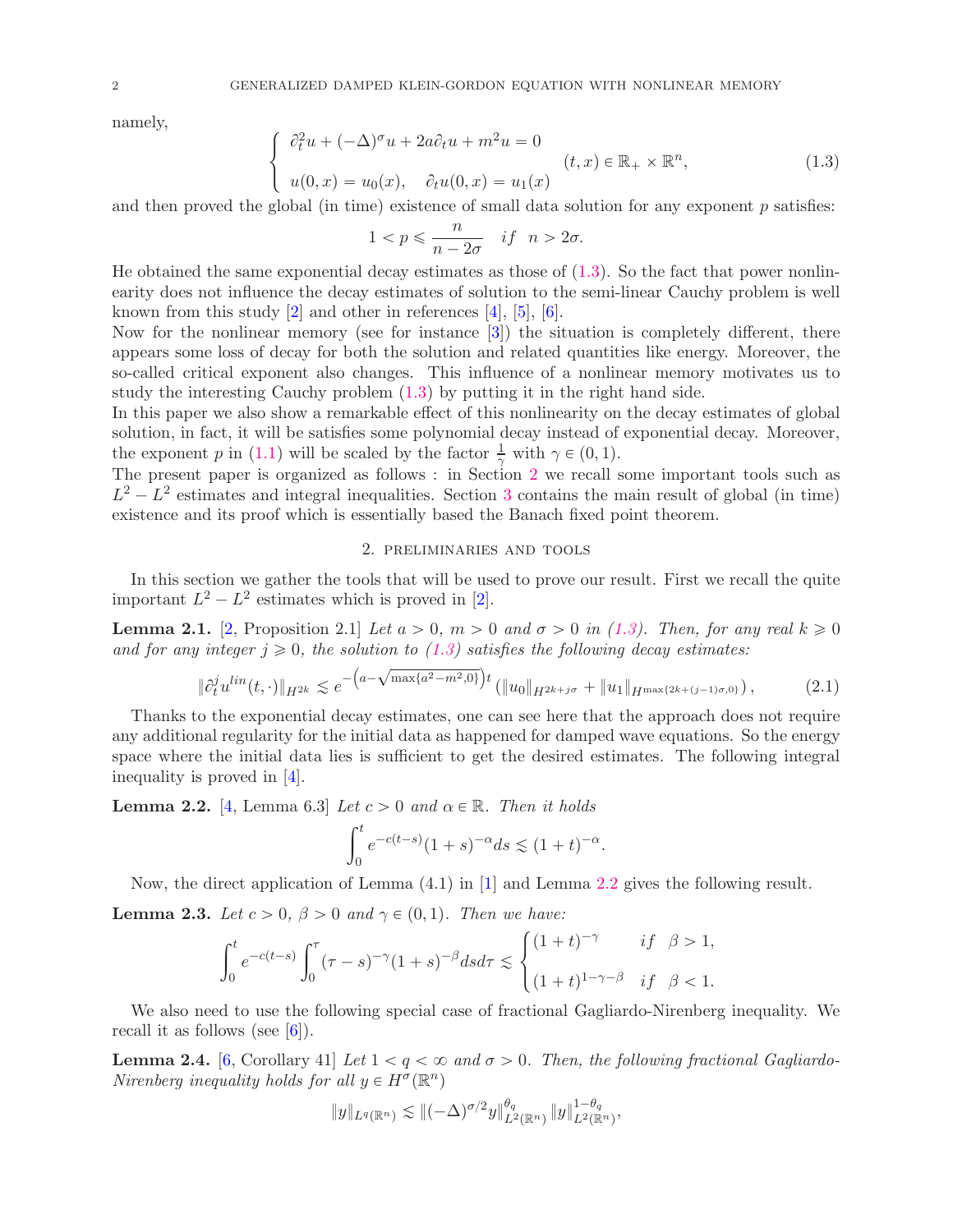*where*

$$
\theta_q = \frac{n}{\sigma} \left( \frac{1}{2} - \frac{1}{q} \right) \in [0, 1] .
$$

<span id="page-2-0"></span>We are now in a position to stat our main result.

## 3. global existence results

<span id="page-2-1"></span>**Theorem 3.1.** Let us consider the Cauchy problem [\(1.1\)](#page-0-0) with  $\sigma \geq 1$ ,  $p > 1$  and  $\gamma \in (0, 1)$  such *that*

$$
\begin{cases} 1 < p \leqslant \frac{n}{n-2\sigma} & \text{if } 2\sigma < n, \\ 1 < p & \text{if } n \leqslant 2\sigma. \end{cases} \tag{3.1}
$$

*Moreover, we suppose the exponent* p *satisfies*

$$
p > \frac{1}{\gamma}.\tag{3.2}
$$

*Then, there exists a constant*  $\varepsilon > 0$  *such that for any data* 

 $u_0 \in H^{\sigma}(\mathbb{R}^n)$ ,  $u_1 \in L^2(\mathbb{R}^n)$  with  $||(u_0, u_1)||_{H^{\sigma}(\mathbb{R}^n) \times L^2(\mathbb{R}^n)} < \varepsilon$ ,

*we have a unique global (in time) solution*

$$
u \in \mathcal{C}\left([0,\infty),H^{\sigma}(\mathbb{R}^n)\right) \cap \mathcal{C}^1\left([0,\infty),L^2(\mathbb{R}^n)\right)
$$

*to [\(1.1\)](#page-0-0). Furthermore, the solution satisfies the estimates:*

$$
||u(t, \cdot)||_{L^2} \lesssim (1+t)^{-\gamma} ||(u_0, u_1)||_{H^{\sigma}(\mathbb{R}^n) \times L^2(\mathbb{R}^n)},
$$
  

$$
||(-\Delta)^{\sigma/2}u(t, \cdot)||_{L^2} \lesssim (1+t)^{-\gamma} ||(u_0, u_1)||_{H^{\sigma}(\mathbb{R}^n) \times L^2(\mathbb{R}^n)},
$$
  

$$
||\partial_t u(t, \cdot)||_{L^2} \lesssim (1+t)^{-\gamma} ||(u_0, u_1)||_{H^{\sigma}(\mathbb{R}^n) \times L^2(\mathbb{R}^n)}.
$$

**Remark 3.2.** For higher space dimension  $n > 2\sigma$ , we remark that the range

$$
\left(\frac{1}{\gamma}, \frac{n}{n-2\sigma}\right]
$$

*of exponent* p *is not empty if and only if*

$$
1-\frac{2\sigma}{n}<\gamma<1.
$$

Now we are ready to prove our theorem. The method is now standard and is based on the contraction mapping principle.

*Proof.* The linear equation in  $(1.1)$  has constant coefficients. So, by applying Duhamel's principle to the Cauchy problem  $(1.1)$  we can write the solution u as follows :

$$
u(t,x) = u^{\text{lin}}(t,x) + u^{\text{nol}}(t,x)
$$

where

$$
u^{lin}(t,x) = K_1(t,x) * u_0(x) + K_2(t,x) * u_1(x)
$$

and

$$
u^{nol}(t,x) = \int_0^t K_2(t-\tau,x) \cdot \left( \int_0^{\tau} (\tau-s)^{-\gamma} |u(s,x)|^p \right) ds d\tau.
$$

Here the kernels  $K_i$  are defined in [\[2\]](#page-4-0) for  $i = 1, 2$ , and  $*$  denotes the convolution product with respect to x. Let us now define for  $T > 0$  the following Banach space where the solution lives:

$$
X(T) := \mathcal{C}\left([0,T], H^{\sigma}(\mathbb{R}^n)\right) \cap \mathcal{C}^1\left([0,T], L^2(\mathbb{R}^n)\right),
$$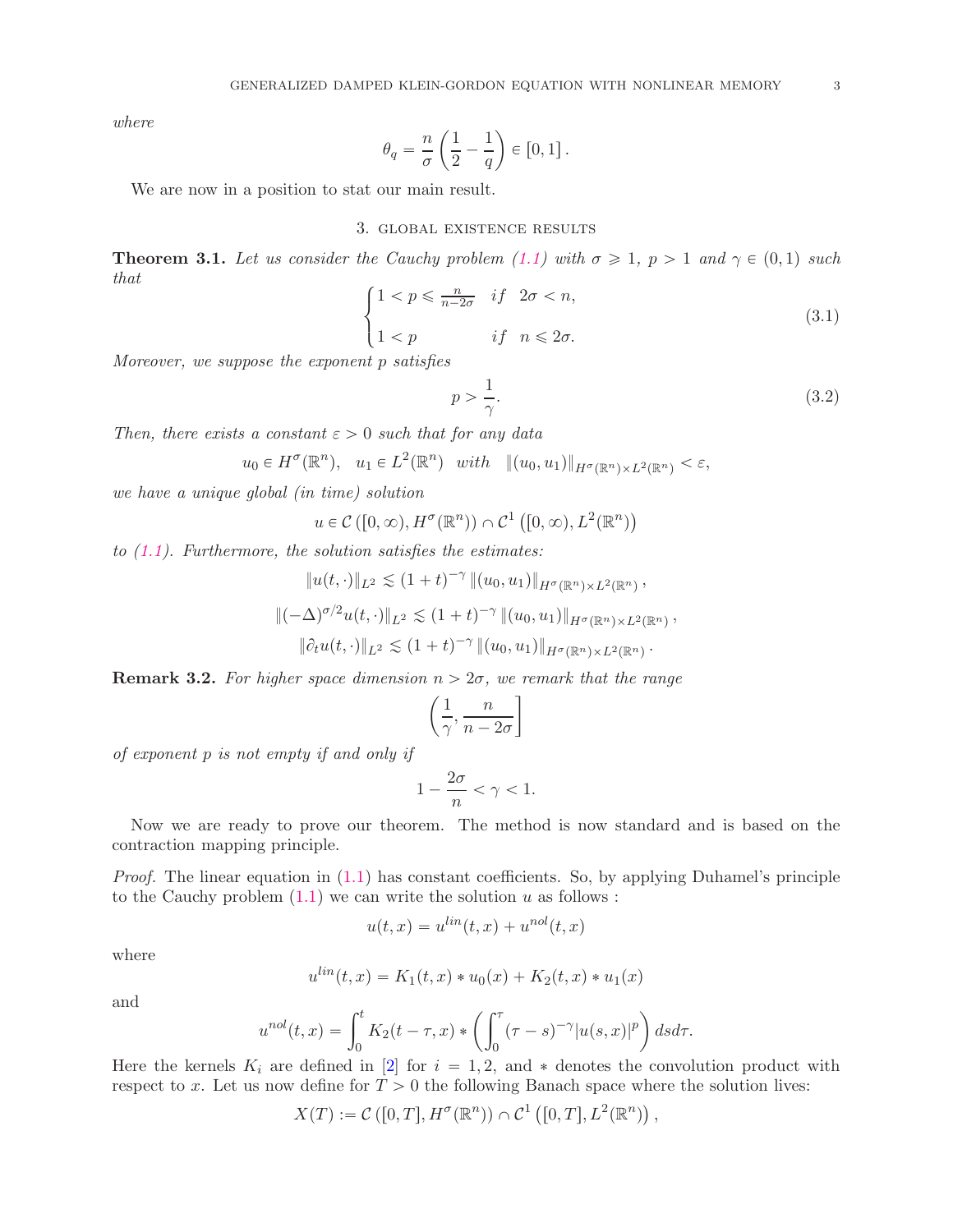we equip this space with a suitable norm as follows:

$$
||u||_{B(T)} = \sup_{0 \le t \le T} \left( (1+t)^{\gamma} \left( ||u(t, \cdot)||_{L^2} + ||(-\Delta)^{\sigma/2} u(t, \cdot)||_{L^2} + ||\partial_t u(t, \cdot)||_{L^2} \right) \right).
$$
 (3.3)

We remark that the weight function  $(1 + t)^\gamma$  is chosen in an appropriate way to prove our result and not chosen from linear estimates as usually happened for power nonlinearity.

Let us define the operator S on the Banach space  $X(T)$  by:

<span id="page-3-1"></span><span id="page-3-0"></span>
$$
\mathcal{S}: X(T) \longrightarrow X(T): u \longmapsto \mathcal{S}u = u^{lin} + u^{nol}.
$$

The main steps is to prove the following two inequalities for the operator  $S$ :

$$
\|\mathcal{S}u\|_{X(T)} \lesssim \|(u_0, u_1)\|_{H^{\sigma}(\mathbb{R}^n) \times L^2(\mathbb{R}^n)} + \|u\|_{X(T)}^p, \quad \forall u \in X(T),
$$
\n(3.4)

$$
\|\mathcal{S}u - \mathcal{S}v\|_{X(T)} \lesssim \|u - v\|_{X(T)} \Big( \|u\|_{X(T)}^{p-1} + \|v\|_{X(T)}^{p-1} \Big), \quad \forall (u, v) \in X(T). \tag{3.5}
$$

*Step 1:* We begin with the first inequality  $(3.4)$ . The proof is equivalent to

$$
||u^{lin}||_{X(T)} \lesssim ||(u_0, u_1)||_{H^{\sigma}(\mathbb{R}^n) \times L^2(\mathbb{R}^n)} \quad \text{and} \quad ||u^{nol}||_{X(T)} \lesssim ||u||_{X(T)}^p.
$$

The first inequality trivially satisfied. Because we have:

$$
||u^{lin}||_{X(T)} = \sup_{0 \le t \le T} \left( (1+t)^{\gamma} \left( ||u^{lin}(t, \cdot)||_{L^2} + \|(-\Delta)^{\sigma/2} u^{lin}(t, \cdot)||_{L^2} + \|\partial_t u^{lin}(t, \cdot)||_{L^2} \right) \right),
$$
  

$$
\lesssim \sup_{0 \le t \le T} (1+t)^{\gamma} e^{-\left(a - \sqrt{\max\{a^2 - m^2, 0\}}\right)t} ||(u_0, u_1)||_{H^{\sigma}(\mathbb{R}^n) \times L^2(\mathbb{R}^n)}
$$
  

$$
\lesssim ||(u_0, u_1)||_{H^{\sigma}(\mathbb{R}^n) \times L^2(\mathbb{R}^n)}.
$$
 (3.6)

Now we turn to second inequality. The proof needs to estimates the following norms:

$$
\|u^{nol}(t,\cdot)\|_{L^2}, \quad \|\partial_t u^{nol}(t,\cdot)\|_{L^2}, \quad \|(-\Delta)^{\sigma/2} u^{nol}(t,\cdot)\|_{L^2}.
$$

The above lemmas from Section [2](#page-1-1) come into play to estimates these terms. We have:

$$
||u^{nol}(t,\cdot)||_{L^2} \lesssim \int_0^t e^{-\left(a-\sqrt{\max\{a^2-m^2,0\}}\right)(t-s)} \int_0^\tau (\tau-s)^{-\gamma} ||u(s,\cdot)||_{L^{2p}}^p ds d\tau,
$$

as well as

$$
\|\partial_t u^{nol}(t,\cdot)\|_{L^2} \lesssim \int_0^t e^{-\left(a-\sqrt{\max\{a^2-m^2,0\}}\right)(t-s)} \int_0^\tau (\tau-s)^{-\gamma} \|u(s,\cdot)\|_{L^{2p}}^p ds d\tau,
$$
  

$$
\|(-\Delta)^{\sigma/2} u^{nol}(t,\cdot)\|_{L^2} \lesssim \int_0^t e^{-\left(a-\sqrt{\max\{a^2-m^2,0\}}\right)(t-s)} \int_0^\tau (\tau-s)^{-\gamma} \|u(s,\cdot)\|_{L^{2p}}^p ds d\tau.
$$

In order to estimates the norm  $||u(s, \cdot)||_{L^{2p}}^p$  we use the fractional Galgiardo-Nirenberg inequality from Lemma [2.4](#page-1-3) we have:

$$
||u(s, \cdot)||_{L^{2p}}^p \lesssim ||(-\Delta)^{\sigma/2}u(s, \cdot)||_{L^2}^{p\theta_{2p}}||u(s, \cdot)||_{L^2}^{p(1-\theta_{2p})}.
$$

Here, we have the fact that:

$$
|| (u(s, \cdot), (-\Delta)^{\sigma/2} u(s, \cdot)) ||_{L^2} \lesssim (1+s)^{-\gamma} ||u||_{X(T)},
$$

this leads to

$$
||u(s, \cdot)||_{L^{2p}}^p \lesssim (1+s)^{-\gamma p} ||u||_{X(T)}^p.
$$

Putting this into all the integrals and we use  $\gamma p > 1$  from Lemma [2.3,](#page-1-4) then we arrive to the following desired estimates:

$$
||u^{nol}(t,\cdot)||_{L^2} \lesssim (1+t)^{-\gamma} ||u||^p_{X(T)},
$$
  

$$
||(-\Delta)^{\sigma/2} u^{nol}(t,\cdot)||_{L^2} \lesssim (1+t)^{-\gamma} ||u||^p_{X(T)},
$$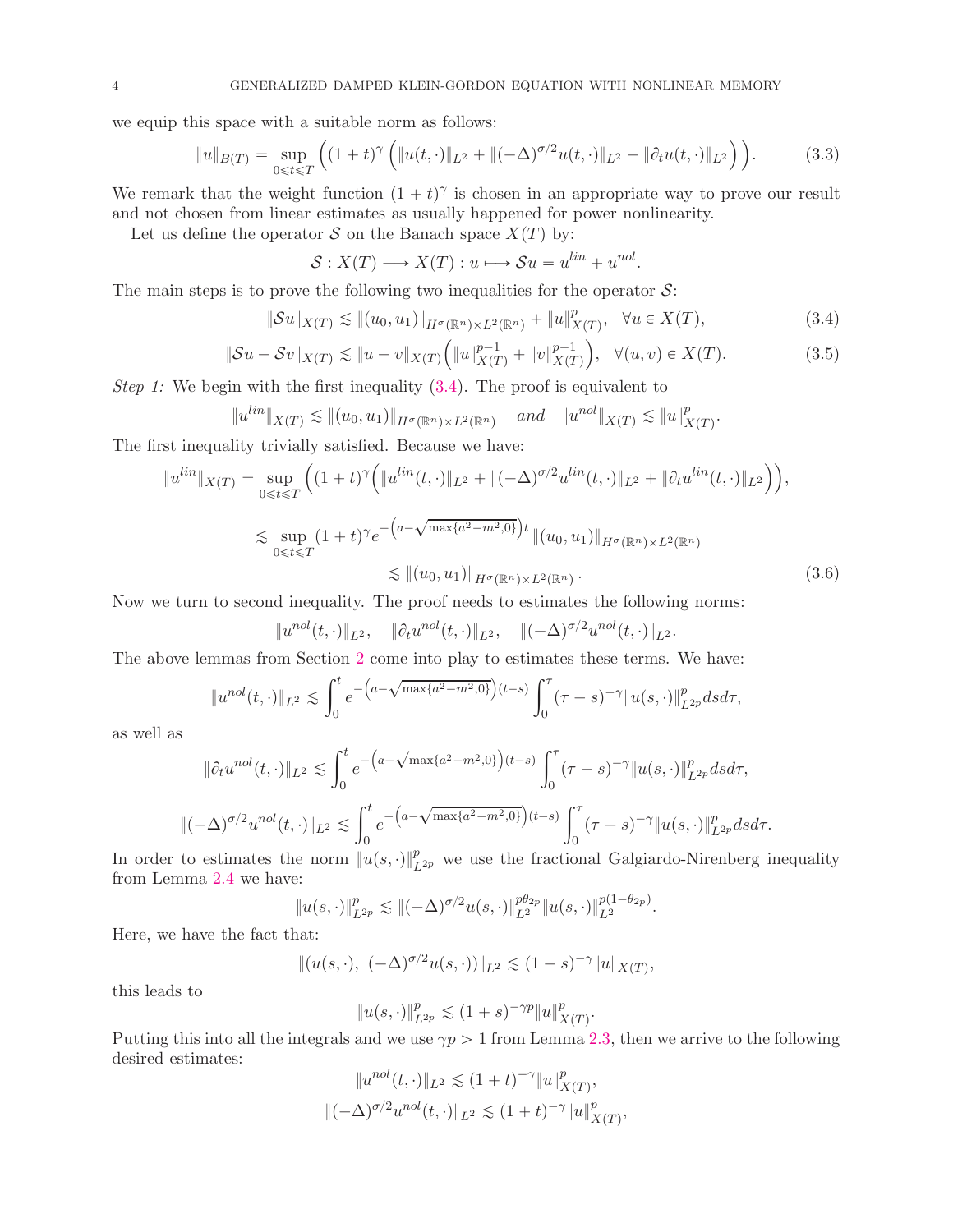$$
\|\partial_t u^{nol}(t,\cdot)\|_{L^2} \lesssim (1+t)^{-\gamma} \|u\|_{X(T)}^p,
$$

in this way we complete the proof of  $(3.4)$ . The proof of  $(3.5)$  can be done analogously. In fact, we choose two elements  $(u, v) \in X(T) \times X(T)$  and we write:

$$
\mathcal{S}u(t,x) - \mathcal{S}v(t,x) = \int_0^t K_2(t-\tau,x) \ast \left( \int_0^{\tau} (\tau-s)^{-\gamma} (|u(s,x)|^p - |v(s,x)|^p) \right) ds d\tau.
$$

As above we have the following estimates :

$$
\|\mathcal{S}u(t,\cdot)-\mathcal{S}v(t,\cdot)\|_{L^2} \lesssim \int_0^t e^{-\left(a-\sqrt{\max\{a^2-m^2,0\}}\right)(t-s)} \int_0^\tau (\tau-s)^{-\gamma} \| |u(s,\cdot)|^p - |v(s,\cdot)|^p \|_{L^2} ds d\tau
$$

as well as

$$
\|\partial_t(\mathcal{S}u(t,\cdot)-\mathcal{S}v(t,\cdot))\|_{L^2}\leq \int_0^t e^{-\left(a-\sqrt{\max\{a^2-m^2,0\}}\right)(t-s)}\int_0^\tau (\tau-s)^{-\gamma}\| |u(s,\cdot)|^p-|v(s,\cdot)|^p\|_{L^2}dsd\tau,
$$

 $\|(-\Delta)^{\sigma/2} (\mathcal{S}u(t,\cdot)-\mathcal{S}v(t,\cdot))\|_{L^2} \lesssim \int_0^t$ 0  $e^{-\left(a-\sqrt{\max\{a^2-m^2,0\}}\right)(t-s)} \int_0^{\tau}$  $\int_0^{\pi} (\tau - s)^{-\gamma} \| |u(s, \cdot)|^p - |v(s, \cdot)|^p \|_{L^2} ds d\tau.$ 

By employing the Hölder's inequality, we derive the following

$$
\| |u(s, \cdot)|^p - |v(s, \cdot)|^p \|_{L^2} \leq \| u(s, \cdot) - v(s, \cdot) \|_{L^{2p}} \left( \| u(s, \cdot) \|_{L^{2p}}^{p-1} + \| v(s, \cdot) \|_{L^{2p}}^{p-1} \right).
$$

Using again the definition of the norms  $||u||_{X(T)}$ ,  $||u-v||_{X(T)}$  and the fractional Gagliardo-Nirenberg inequality we have

$$
\| |u(s, \cdot)|^p - |v(s, \cdot)|^p \|_{L^2} \lesssim (1+s)^{-\gamma p} \|u - v\|_{X(t)} \left( \|u\|_{X(T)}^{p-1} + \|v\|_{X(T)}^{p-1} \right).
$$

The same condition  $p\gamma > 1$  leads to the desired estimates. Summarizing, the proof of Theorem [3.1](#page-2-1) is completed. is completed.  $\square$ 

Remark 3.3. *It is also more interesting to study the interaction between the two equations of the form [\(1.1\)](#page-0-0), that is the following weakly coupled system :*

<span id="page-4-3"></span>
$$
\begin{cases}\n\partial_t^2 u + (-\Delta)^{\sigma_1} u + 2a_1 \partial_t u + m_1^2 u = \int_0^t (t-s)^{-\gamma_1} |v(s,x)|^p ds \\
\partial_t^2 v + (-\Delta)^{\sigma_2} v + 2a_2 \partial_t v + m_2^2 v = \int_0^t (t-s)^{-\gamma_2} |u(s,x)|^q ds \\
u(0,x) = u_0(x), \quad \partial_t u(0,x) = u_1(x), \quad v(0,x) = v_0(x), \quad \partial_t v(0,x) = v_1(x),\n\end{cases}
$$
\n(3.7)

*where*

$$
(t, x) \in \mathbb{R}_+ \times \mathbb{R}^n
$$
,  $a_1, a_2 > 0$ ,  $m_1, m_2 > 0$ ,  $\gamma_1, \gamma_2 \in (0, 1)$ ,  $p, q > 1$  and  $\sigma_1, \sigma_2 \ge 1$ .

*The goal is to find the*  $p - q$  *curve which guarantees the global (in time) existence of small data solutions to [\(3.7\)](#page-4-3).*

### **REFERENCES**

- <span id="page-4-2"></span>[1] S. Cui, Local and global existence of solutions to semilinear parabolic initial value problems, Nonlinear Anal., 43 (2001), 293–323.
- <span id="page-4-0"></span>[2] M. D'Abbicco: Asymptotics for damped evolution operators with mass-like terms. Complex Analysis and Dynamical Systems VI, Contemporary Mathematics 653 (2015), 93–116.
- <span id="page-4-1"></span>[3] M. D'Abbicco: The influence of a nonlinear memory on the damped wave equation. Nonlinear Anal 95 (2014), 130–145.